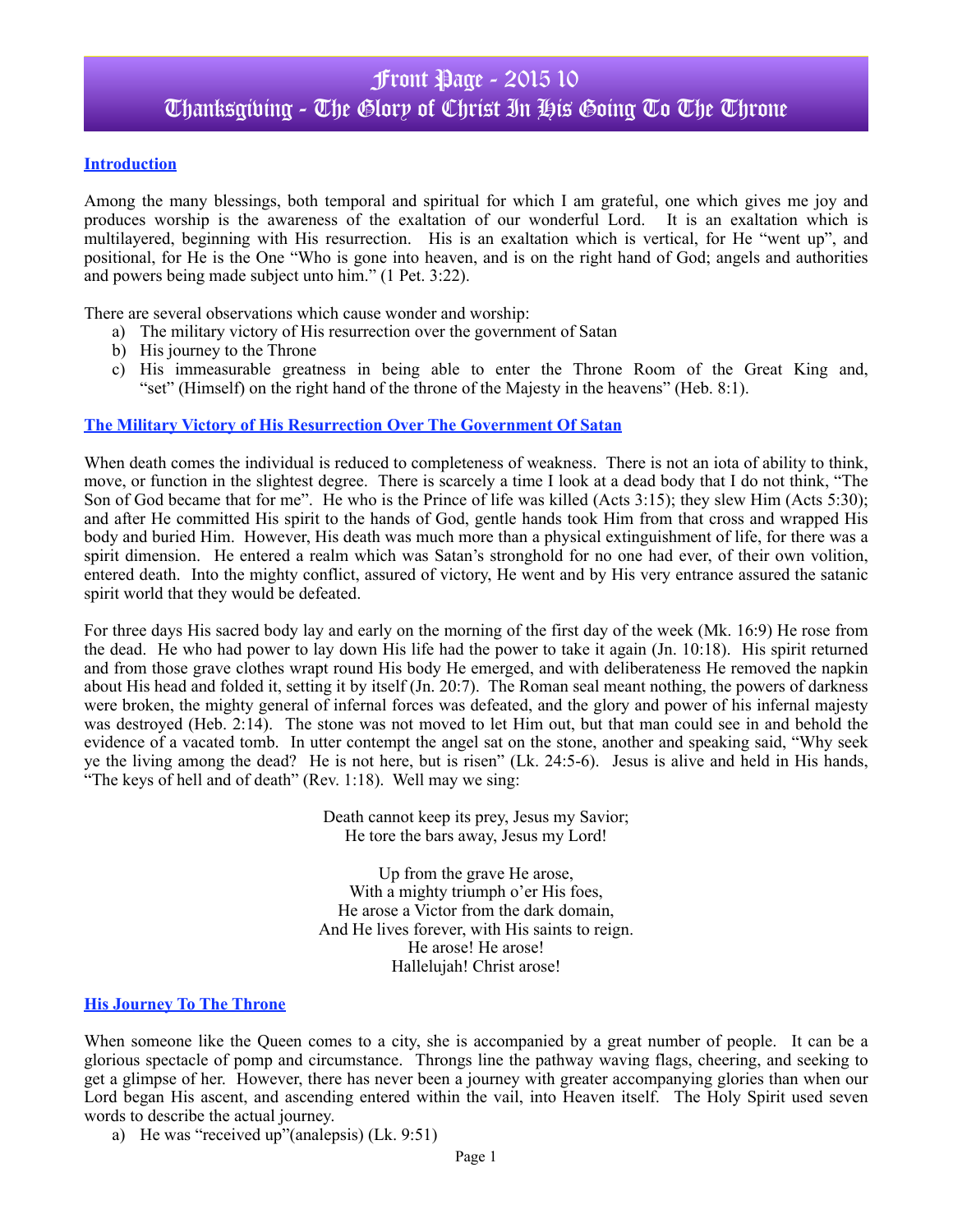# Front Page - 2015 10 Thanksgibing - The Glory of Christ In His Going To The Throne

- b) He was "carried up" (anaphero) (Lk. 24:51)
- c) He was "taken up" (epairo) (Acts 1:9). The verb is used to indicate that which is lifted up, used for the hoisting of a sail (Acts 27:40).
- d) He "went up" (poreuomai) ( Acts 1:10). It means to continue on the journey begun.
- e) He was "taken up" (analambano) (Acts 1:11). It is the resultant action, that is, this is the end of the journey.
- f) He "ascended up" (anabaino) (Eph. 4:8)
- g) He was "caught up" (harpazo) (Rev. 12:5). It means to be snatched away.

What a journey it was:

- a) With angelic hosts accompanying Him (He will come the same way, with angelic hosts, the armies of Heaven (Rev. 19:11-20), thus He went up as the mighty Victor having overcome the world (Jn. 16:33), the devil, and His stronghold "death" (Heb. 2:14).
- b) "A cloud received Him out of their sight" (Acts 1:9; Lk. 24:31). What was the cloud? Was it a fluffy white thing? The shekinah glory? A vast multitude of angels? It definitely was a vast multitude of angels, but it could have been a cloud of vapor at the beginning and incorporated in it the glory of God.
- c) He ascended as the mighty Victor leading captivity captive (Eph. 4:9-10) and "passed into the Heavens". (The preposition "into" indicates "through, thus "through the heavens" (Heb. 4:14); "made higher than the heavens<sup>"</sup> (Heb. 7:26); "Far above all heavens" (Eph. 4:10); "Into heaven" (Acts 1:11). He by-passed the archangels, cherubim, seraphim, thrones, dominions, authorities,, principalities and powers until He came to the right hand of God; "Angels and authorities and powers being made subject unto him" (1 Pet. 3:22).

### **His Immeasurable Greatness in Being Able To Enter The Throne Room of The Great King And Sit Down**

When the Lord went back to Heaven the Holy Spirit uses a number of expressions to tell where He sat down.

- a) Where He sat:
	- i) "Sat on the right hand of God" (Mk. 16:19)
	- ii) "Sitteth on the right hand of God" (Col. 3:1)
	- iii) "Sat down on the right hand of the Majesty on high" (Heb. 1:3)
	- iv) "Set down at the right hand of the throne of God" (Heb. 12:2)
	- v) "Set Him at His own right hand in the heavenly places" (Eph. 1:20)
	- vi) "Set on the right hand of the throne of the Majesty in the heavens" (Heb. 8:1)
	- vii) "Sit on the right hand of the power of God" (Lk. 22:69)
- b) He sat by divine command:
	- i) The Lord said  $\ldots$  "Sit Thou on my right hand" (Lk. 20:42; Heb. 1:13)
- c) He sat in that place by:
	- i) "Being by the right hand of God exalted" (Acts 2:33)
	- ii) "Him hath God exalted with His right hand" (Acts 5:31)

#### **How Was He Received?**

When the Lord ascended, I speak reverently, God's joy knew no bounds, beholding Him the Lord exalted Him by:

- a) Acclamation saying, "Sit Thou at my right hand, until I make Thine enemies Thy footstool" (Psa. 110:1)
- b) Affirmation, for He is brought to the Throne Sitter and takes the book from His hand (Rev 5:7)
- c) Adoration, for the hosts of heaven shall sing with genuine heartfelt praises, "And they sung a new song, saying, Thou art worthy to take the book, and to open the seals thereof: for thou wast slain, and hast redeemed us to God by thy blood out of every kindred, and tongue, and people, and nation; And hast made us unto our God kings and priests: and we shall reign on the earth. And I beheld, and I heard the voice of many angels round about the throne and the beasts and the elders: and the number of them was ten thousand times ten thousand, and thousands of thousands; Saying with a loud voice, Worthy is the Lamb that was slain to receive power, and riches, and wisdom, and strength, and honour, and glory, and